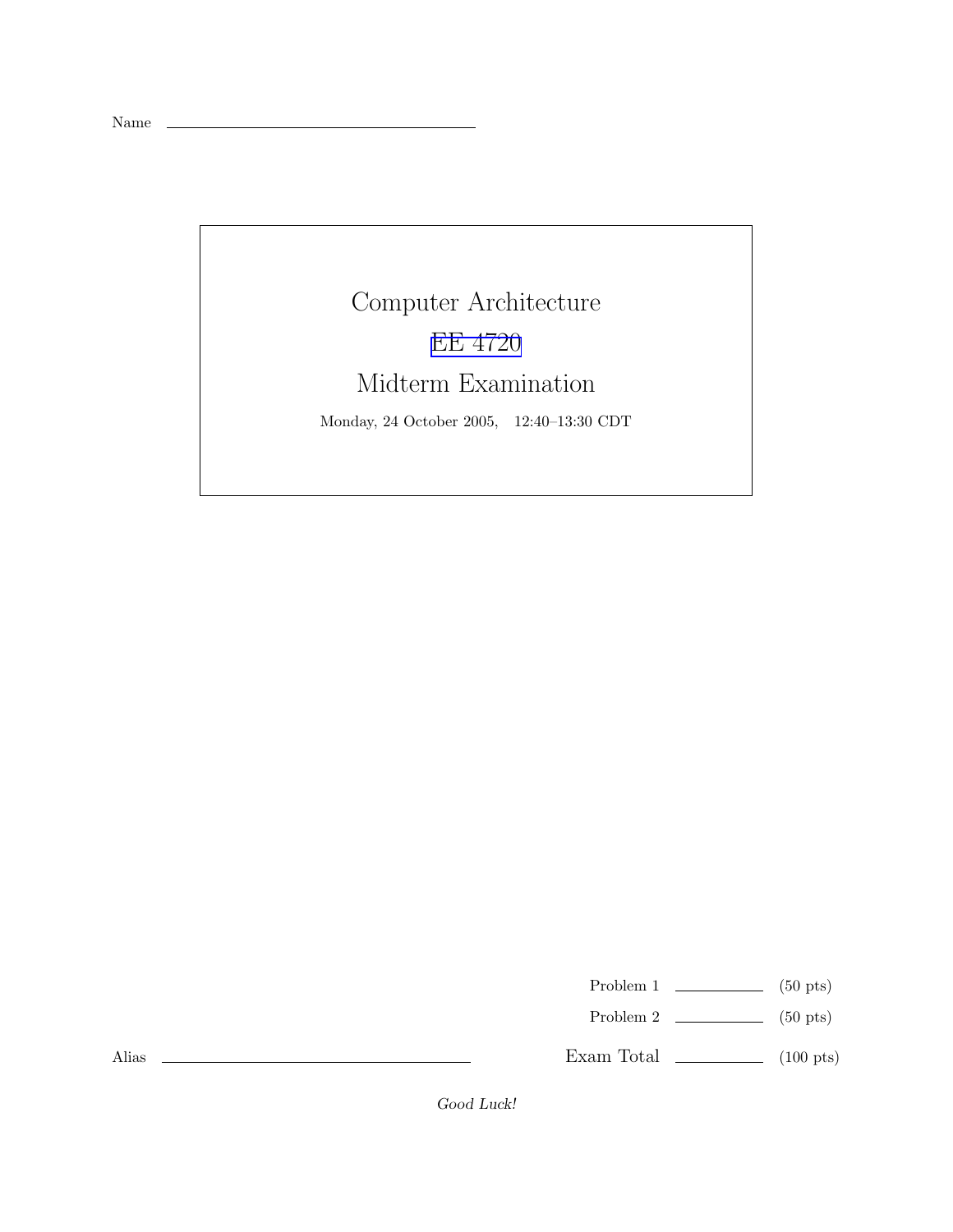Problem 1: The partially completed routine on the next page is called with the address of a string which may contain characters that look like letters, for example, "g0!1y." The routine should replace those characters with the letters they look like; the example would be converted to "golly."

The string DMAP (see the next page) specifies the look-alikes. It specifies a letter (always lower case) followed by one or more look-alike characters followed by a comma (possibly followed by another group). For example, "o0,l1!," indicates that the letter oh's look-alike is the digit zero and the letter el's look-alikes are the digit 1 and an exclamation point.

The routine on the next page is almost finished. The part at the end uses a look-up table to translate the string, and the part at the beginning has started setting up the look-up table. Write the code that finishes setting up the look-up table based on DMAP. [50 pts]

Write the code that sets up the look-up table.

The code must be reasonably efficient.

The only synthetic instructions that can be used are nop and la.

Use the next page for the solution.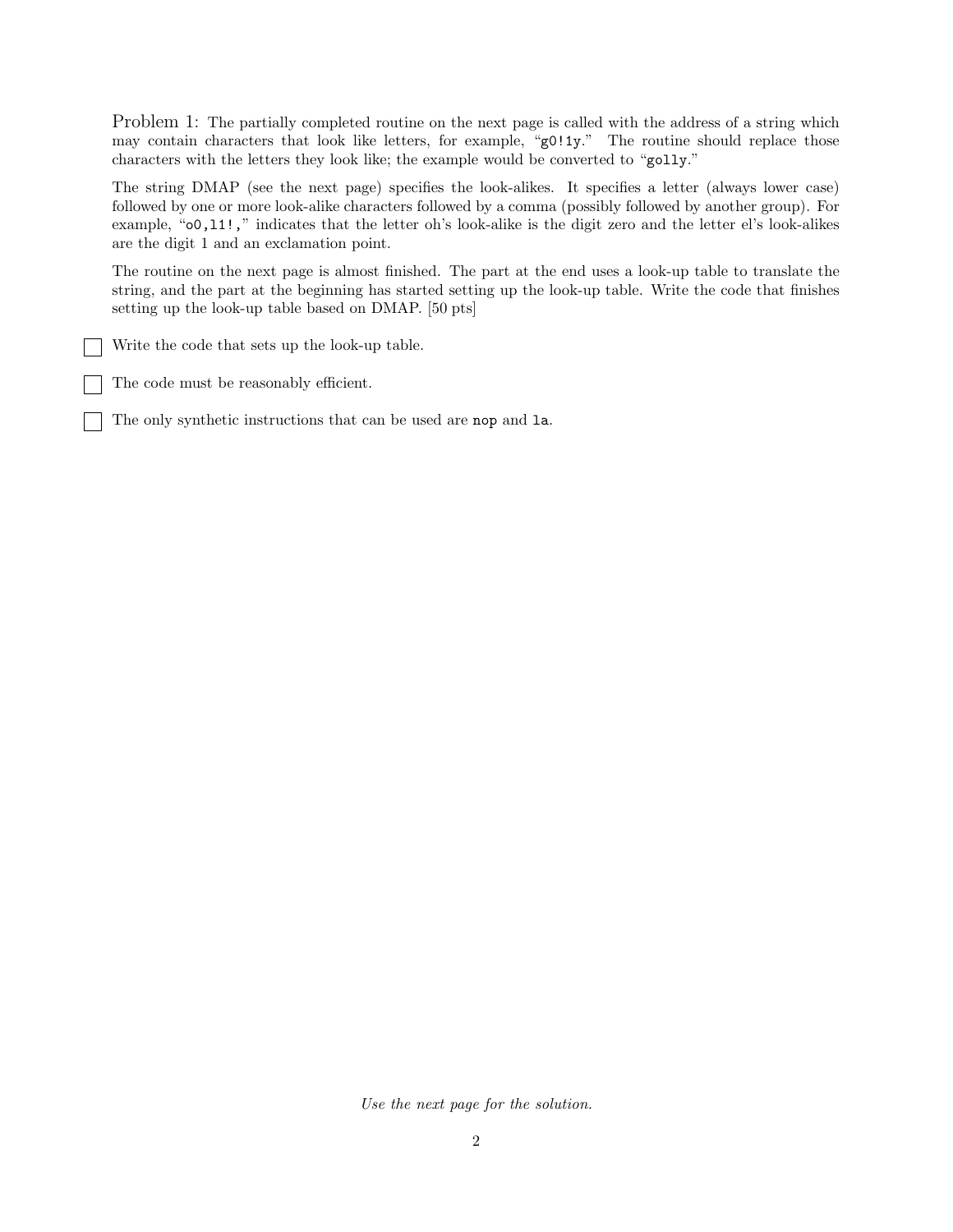```
## Register Usage
        ## $a0: Procedure call argument. Address of string to translate.
       # There are no return values.
      .asciiz "o0,11!,c([,t+,s$," # Translate 0->o, 1->1, !->1, (->c, etc.
DMAP:LUT:
       .space 256
       la $t0, LUT
       addi $t1, $0, 255
       # First, initialize look-up table so every character is mapped to itself.
LOOPO: add $t3, $t0, $t1
                                 # Compute address of LUT entry.
        sb $t1, 0($t3)
                                 # Write default entry. (A->A, B->B, etc.)
       bne $t1, $0 LOOPO
       addi $t1, $t1, -1
       # Next, set up look-up table based on DMAP string. (Finish in solution.)
       #la $t0, DMAP
       la $t1, LUT
       addi $t5, $0, 44 # ',' Comma character separates groups.
       # Start solution here. (Can be done in 9 insn.)
```

```
# Use the look-up table to translate the string.
       la $t1, LUT
LOOP3: 1b $t2, 0($a0)
                            # Load character of string.
       beq $t2, $0, EXIT2
       add $t2, $t2, $t1 # Compute address of look-up table entry.
       lb $t2, 0($t2)
                          # Load translated character.
       sb t2, 0s30)# Write translated character to string.
       j LOOP3
       addi $a0, $a0, 1
EXIT2: jr $ra
       nop
```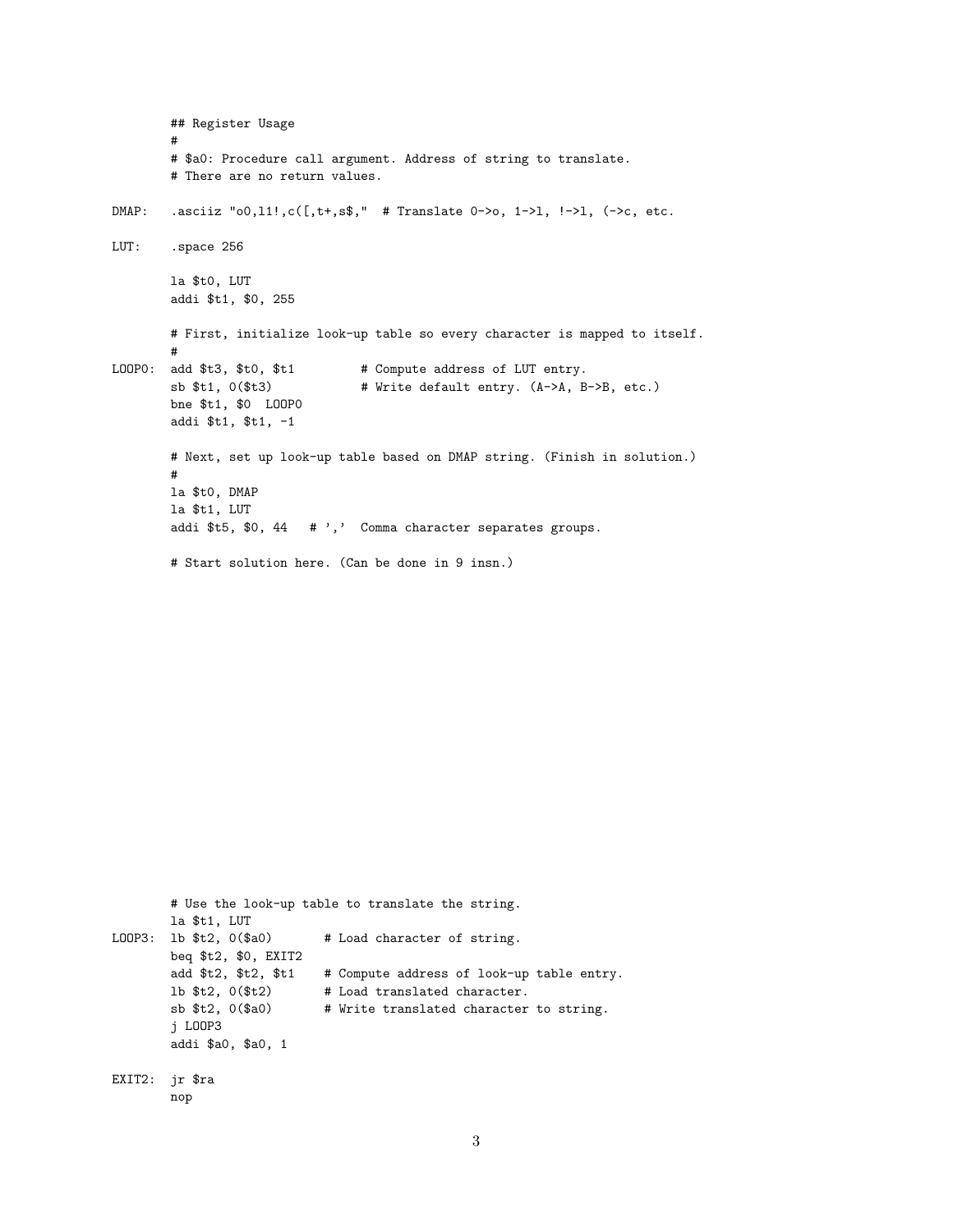

Problem 2: Answer each question below. The instruction format descriptions are provided for reference.

(a) A proposed new MIPS branch instruction compares a register value to a constant to determine if the branch should be taken. For example, the branch below is taken if the contents of t1 is 123. [10 pts] beqi \$t1, 123, TARGET nop

Why isn't it feasible to code such an instruction using any of the existing MIPS formats?

How could a conditional control transfer instruction that compared a register to an immediate be coded using the MIPS formats? (The instruction would be different than beqi.)

Show the instruction in assembly language.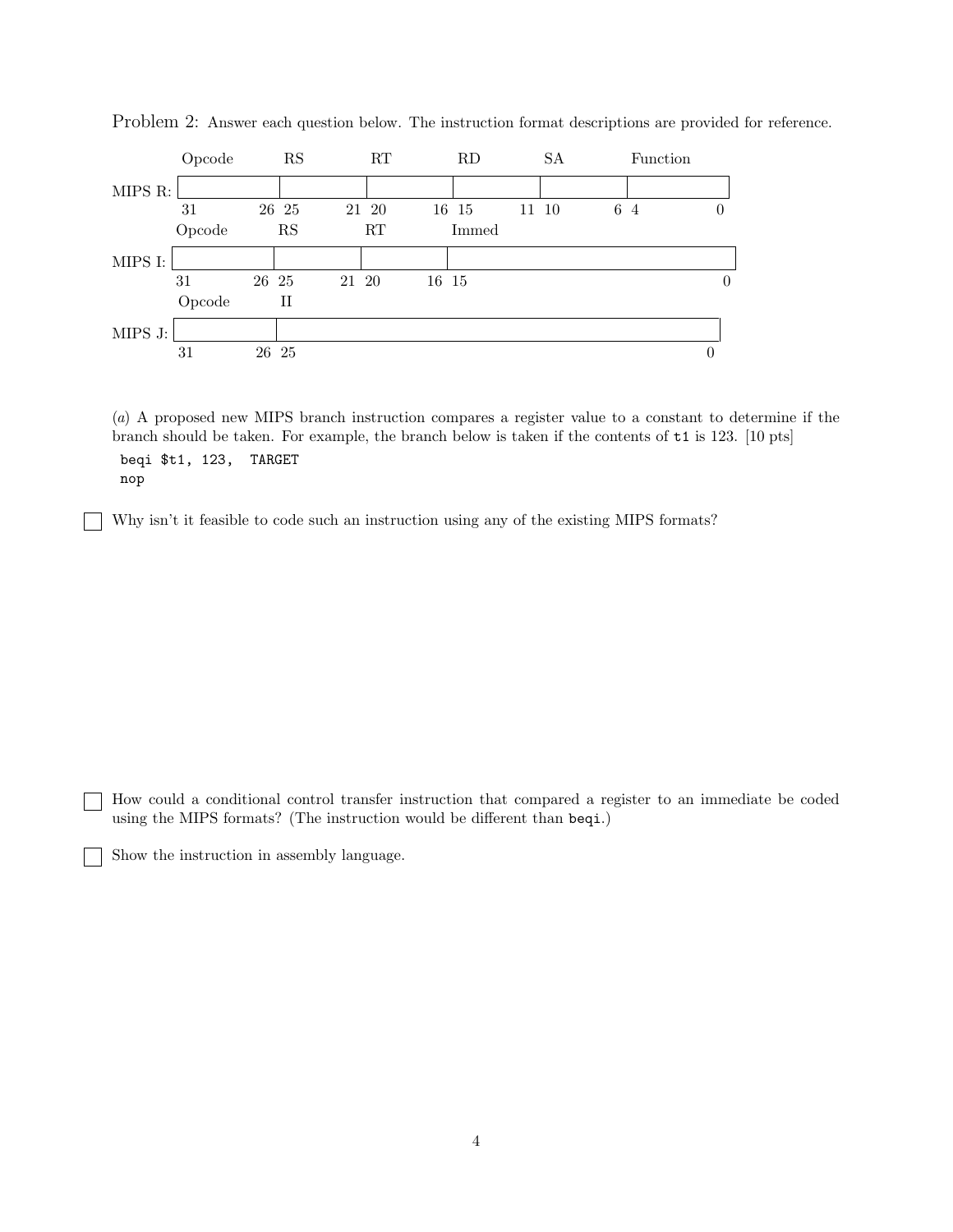(b) Show the results of addition for the 32-bit data types shown below. [10 pts]

Unsigned Integer:

0x0999  $+ 0x0109$ 

BCD: 0x0999

 $+ 0x0109$ 

Packed 4-bit integers with saturating arithmetic.:

0x0999  $+ 0x0109$ 

(c) The MIPS ISA specifies that the sa (shift amount) field in the add instruction must be zero (an add instruction with a non-zero sa field value should cause an execution error). [10 pts]

Describe a difficulty that might have arisen if the MIPS ISA had specified that implementations should ignore the sa field in an add instruction (and so the sa field could contain any value).

Describe a difficulty that might have arisen if the MIPS ISA said nothing about the sa field in an add instruction.

Describe a difficulty that might have arisen if the MIPS ISA did specify that sa must be zero but did not say what should happen if the field were non-zero.